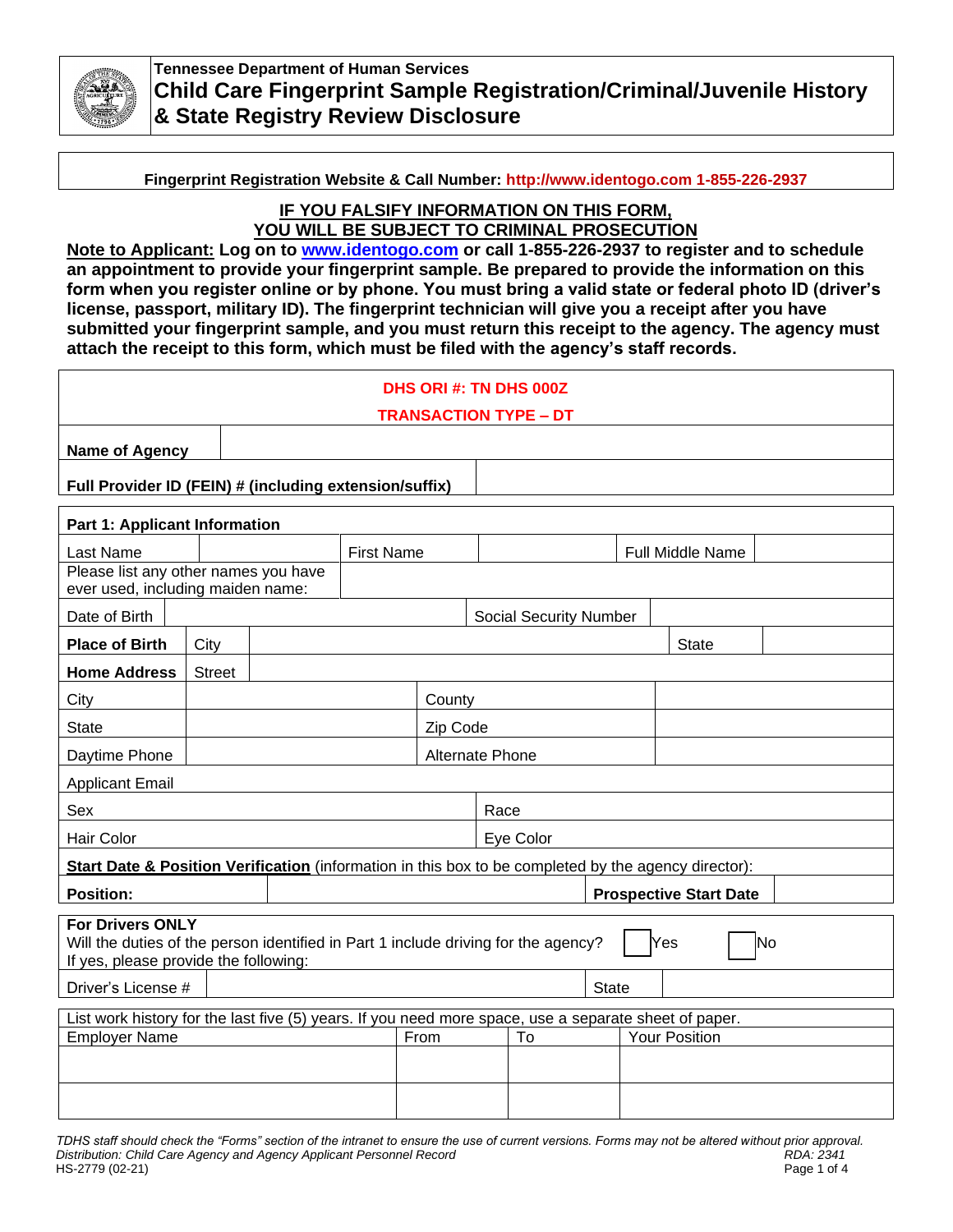| <b>Applicant name:</b> | <b>Applicant Social Security Number:</b> |    |               |  |  |
|------------------------|------------------------------------------|----|---------------|--|--|
| Employer Name (cont.)  | From                                     | 10 | Your Position |  |  |
|                        |                                          |    |               |  |  |

| Part 2: Information for Criminal/Juvenile History Background Check and State Registry Review: |        |        |     |  |  |
|-----------------------------------------------------------------------------------------------|--------|--------|-----|--|--|
| Name                                                                                          | Height | Weight | SSN |  |  |
|                                                                                               |        |        |     |  |  |
|                                                                                               |        |        |     |  |  |

| Please list the states (other than Tennessee) that you have resided in during the past five (5) years. See page 3 for |             |    |  |  |  |
|-----------------------------------------------------------------------------------------------------------------------|-------------|----|--|--|--|
| further instructions.                                                                                                 |             |    |  |  |  |
| <b>State</b>                                                                                                          | <b>From</b> | Ιo |  |  |  |
|                                                                                                                       |             |    |  |  |  |
|                                                                                                                       |             |    |  |  |  |
|                                                                                                                       |             |    |  |  |  |

# **Part 3: Additional Questions**

Employment with a child care agency depends upon the outcome of the criminal/juvenile history background check and state registry reviews. This means that if a criminal or juvenile history background check determines that you have been convicted, or have pled guilty or no contest to certain crimes, or a juvenile court has found that you committed an offense that would be an excludable crime if you were an adult, or if you have certain pending criminal or juvenile charges, or you are indicated on the Department of Children's Services indicated abuse perpetrator Registry, the Department of Health's Vulnerable Persons Registry, the Tennessee Bureau of Investigation's Sexual Offender Registry, you will not be able to be work in, volunteer at, provide substitute services to, reside in, or have any access whatsoever to the agency.

### **You must answer the following questions even if your records, including juvenile records, were sealed or otherwise cleared or if anyone, including a judge, law enforcement officer, or lawyer, told you that you no longer have a record.**

#### Have you *EVER:*

- 1. been arrested, cited, or detained by any law enforcement officer (including military police)
- 2. been charged with committing any crime or offense as a juvenile or an adult?
- 3. been convicted/found to have committed, pled guilty or pled no contest to any crime or juvenile offense?
- 4. been arrested for, charged with, convicted/found to have committed, pled guilty or pled no contest to DUI or DWI?
- 5. been placed in an alternative sentencing or rehabilitative program as a juvenile or an adult? (For example: diversion, deferred prosecution, withheld adjudication)?
- 6. received a suspended sentence, been placed on probation, or been paroled?
- 7. been in jail, prison, or a juvenile/youth detention facility?
- 8. been charged with the violation of an order of protection?
- 9. been listed on the TBI sexual offender registry or sexual offender registry in any other state?
- 10. been listed in the TN Department of Health vulnerable persons registry?
- 11. been listed on the TN Department of Children's Services' indicated abuse perpetrator registry for abuse or neglect?

#### **You must complete the following table if you answered "YES" to any of the questions in 1 through 11 of Part 3 above: (if you need more space, please use a separate sheet)**

| What was the criminal charge, juvenile<br>offense, or registry listing? | Date | Location | Outcome or Disposition |
|-------------------------------------------------------------------------|------|----------|------------------------|
|                                                                         |      |          |                        |
|                                                                         |      |          |                        |

| Yes<br>Yes                             | No<br>No                         |
|----------------------------------------|----------------------------------|
| l Yes                                  | <b>No</b>                        |
| I Yes                                  | <b>No</b>                        |
| Yes<br>Yes<br>Yes<br>Yes<br>Yes<br>Yes | No<br>No<br>No<br>No<br>No<br>No |
| Yes                                    | l٥                               |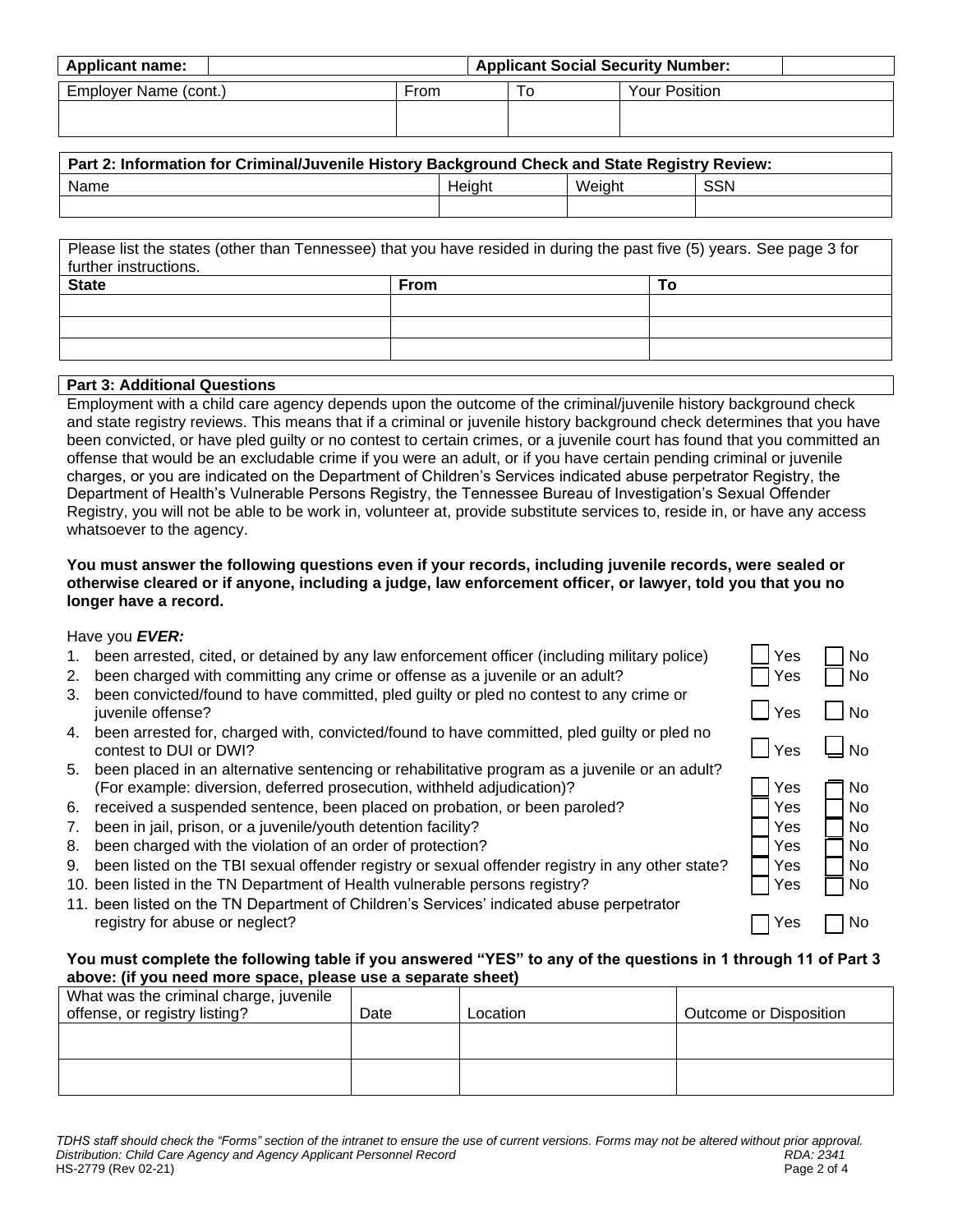| <b>Applicant name:</b>                                                                                                |                                                                                                                                                                                                                                                             | <b>Applicant Social Security Number:</b> |  |  |  |  |
|-----------------------------------------------------------------------------------------------------------------------|-------------------------------------------------------------------------------------------------------------------------------------------------------------------------------------------------------------------------------------------------------------|------------------------------------------|--|--|--|--|
| Please explain any circumstances that should be considered in determining whether to allow you to work in, volunteer  |                                                                                                                                                                                                                                                             |                                          |  |  |  |  |
| at, provide substitute services to, reside in, or have any access whatsoever to the center/agency:                    |                                                                                                                                                                                                                                                             |                                          |  |  |  |  |
|                                                                                                                       |                                                                                                                                                                                                                                                             |                                          |  |  |  |  |
|                                                                                                                       |                                                                                                                                                                                                                                                             |                                          |  |  |  |  |
|                                                                                                                       |                                                                                                                                                                                                                                                             |                                          |  |  |  |  |
|                                                                                                                       |                                                                                                                                                                                                                                                             |                                          |  |  |  |  |
|                                                                                                                       | The penalty for falsification of the information required on this form is criminal prosecution and can result in a                                                                                                                                          |                                          |  |  |  |  |
|                                                                                                                       | jail sentence of up to eleven (11) months and twenty-nine (29) days or a fine of up to twenty-five hundred                                                                                                                                                  |                                          |  |  |  |  |
| dollars (\$2500), or both.                                                                                            |                                                                                                                                                                                                                                                             |                                          |  |  |  |  |
|                                                                                                                       | By signing, I Certify that in any state I have resided in the last five (5) years. I have not been indicated and am not                                                                                                                                     |                                          |  |  |  |  |
|                                                                                                                       | listed on any state administrative registries for child abuse, Vulnerable persons, sex offender, or any equivalent state                                                                                                                                    |                                          |  |  |  |  |
|                                                                                                                       | administrative registry. I also certify that for any state I have resided in during that past five (5) years, I am not currently<br>charged with, have not been convicted of, pled guilty or no contest to, or otherwise committed an offense that requires |                                          |  |  |  |  |
|                                                                                                                       | exclusion from access to licensed child care agencies pursuant Tennessee law (Tenn. Code Ann. 71-3-507)                                                                                                                                                     |                                          |  |  |  |  |
|                                                                                                                       | I certify, under penalty of law, that the information I have provided is complete and accurate. I authorize the release of                                                                                                                                  |                                          |  |  |  |  |
|                                                                                                                       | any adult criminal or juvenile offense or any abuse registry records, or any information in the records, and any                                                                                                                                            |                                          |  |  |  |  |
|                                                                                                                       | disclosures made in this form, to the agency at which I will be employed and to the Department of Human Services<br>and any person or entity it may designate to assist in the review of my criminal/juvenile or abuse registry history.                    |                                          |  |  |  |  |
|                                                                                                                       |                                                                                                                                                                                                                                                             |                                          |  |  |  |  |
|                                                                                                                       |                                                                                                                                                                                                                                                             |                                          |  |  |  |  |
| <b>Applicant Signature</b>                                                                                            |                                                                                                                                                                                                                                                             | Date                                     |  |  |  |  |
|                                                                                                                       |                                                                                                                                                                                                                                                             |                                          |  |  |  |  |
|                                                                                                                       |                                                                                                                                                                                                                                                             | <b>For Out-of-State Applicants Only</b>  |  |  |  |  |
|                                                                                                                       | To complete your file please visit this website and follow the instructions for the specific                                                                                                                                                                |                                          |  |  |  |  |
|                                                                                                                       | state(s) that you have lived in:                                                                                                                                                                                                                            |                                          |  |  |  |  |
|                                                                                                                       | https://www.tn.gov/humanservices/for-families/child-care-services/child-care-resources-for-                                                                                                                                                                 |                                          |  |  |  |  |
| providers/child-care-out-of-state-registry-check.html                                                                 |                                                                                                                                                                                                                                                             |                                          |  |  |  |  |
|                                                                                                                       |                                                                                                                                                                                                                                                             |                                          |  |  |  |  |
| Name of Agency                                                                                                        |                                                                                                                                                                                                                                                             |                                          |  |  |  |  |
| Full Provider ID (FEIN) # (including extension/suffix)                                                                |                                                                                                                                                                                                                                                             |                                          |  |  |  |  |
| <b>Street Address of Agency</b>                                                                                       |                                                                                                                                                                                                                                                             |                                          |  |  |  |  |
|                                                                                                                       |                                                                                                                                                                                                                                                             |                                          |  |  |  |  |
| I acknowledge that the law requires a fingerprint application to be submitted for this individual and attest that the |                                                                                                                                                                                                                                                             |                                          |  |  |  |  |
| information within this box is accurate.                                                                              |                                                                                                                                                                                                                                                             |                                          |  |  |  |  |
|                                                                                                                       |                                                                                                                                                                                                                                                             |                                          |  |  |  |  |
|                                                                                                                       | <b>Agency Director Signature</b><br><b>Date</b>                                                                                                                                                                                                             |                                          |  |  |  |  |
| <b>Agency Email</b>                                                                                                   |                                                                                                                                                                                                                                                             |                                          |  |  |  |  |
|                                                                                                                       |                                                                                                                                                                                                                                                             |                                          |  |  |  |  |
| TCN # (from receipt)                                                                                                  |                                                                                                                                                                                                                                                             | <b>Fingerprint date</b>                  |  |  |  |  |